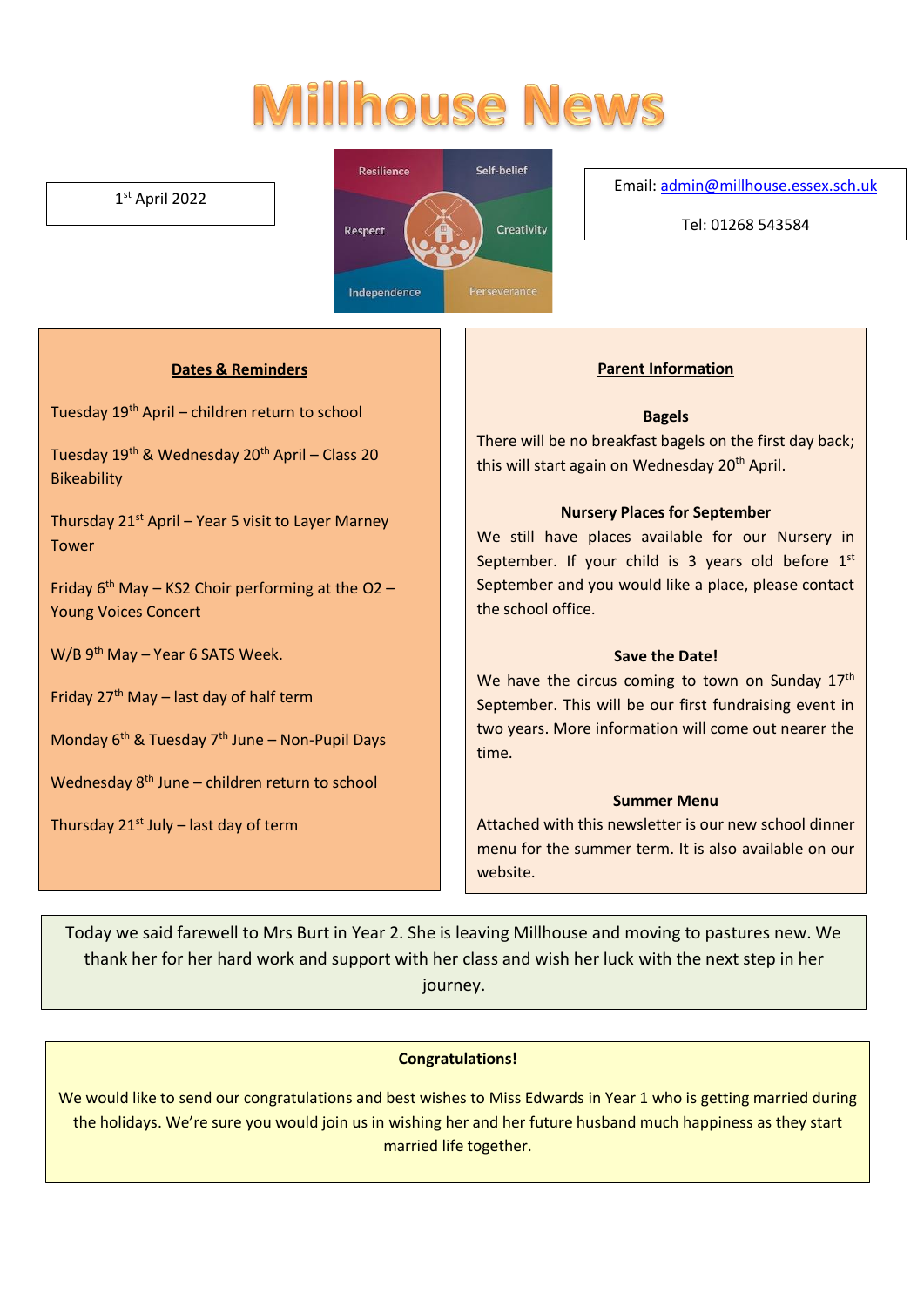#### **To ensure all members of our school community have access to support with, and learn how to manage, their mental and physical wellbeing.**

### Wellbeing & Support

After the success of our first Mental Health and Wellbeing workshop, we are please to say we have planned more workshops on the dates below:

• Wednesday 27<sup>th</sup> April and Wednesday 15<sup>th</sup> June 2-2:40pm - Mental Health & Wellbeing workshop & support

We have also listened to feedback from parents about the types of workshops they would feel are beneficial and have planned the following:

'Understanding and managing age-related behaviour' – sessions focusing on what behaviour is typical at different ages and how to manage this.

- Monday  $16^{th}$  May 2-3pm parents of Year 5 and 6 children
- Thursday  $26^{th}$  May 1:30-2:30pm parents of Year 1 & 2 children
- Monday  $27<sup>th</sup>$  June 2-3pm parents of Year 3 & 4 children

More information will be sent home nearer the time next term.

#### **To increase access to and improve provision of reading for all children**

# **Reading**

Why not make a visit to the library during the holiday? We would love to hear all about a new book you read.

How many different types of reading material can you read during the holiday?

What is the strangest place you have read during the holiday? Bring in a picture of you reading there!

**To enhance children's motivation and their ambition for their futures.** 

# **Inspiring Tomorrow's Generation, Today**

Make the most of the spring weather (hopefully it warms up) to have a go at some of the activities in our Millhouse Milestones.

The passports can be found on our school website and have lots of fun activities that the children can do with family and friends.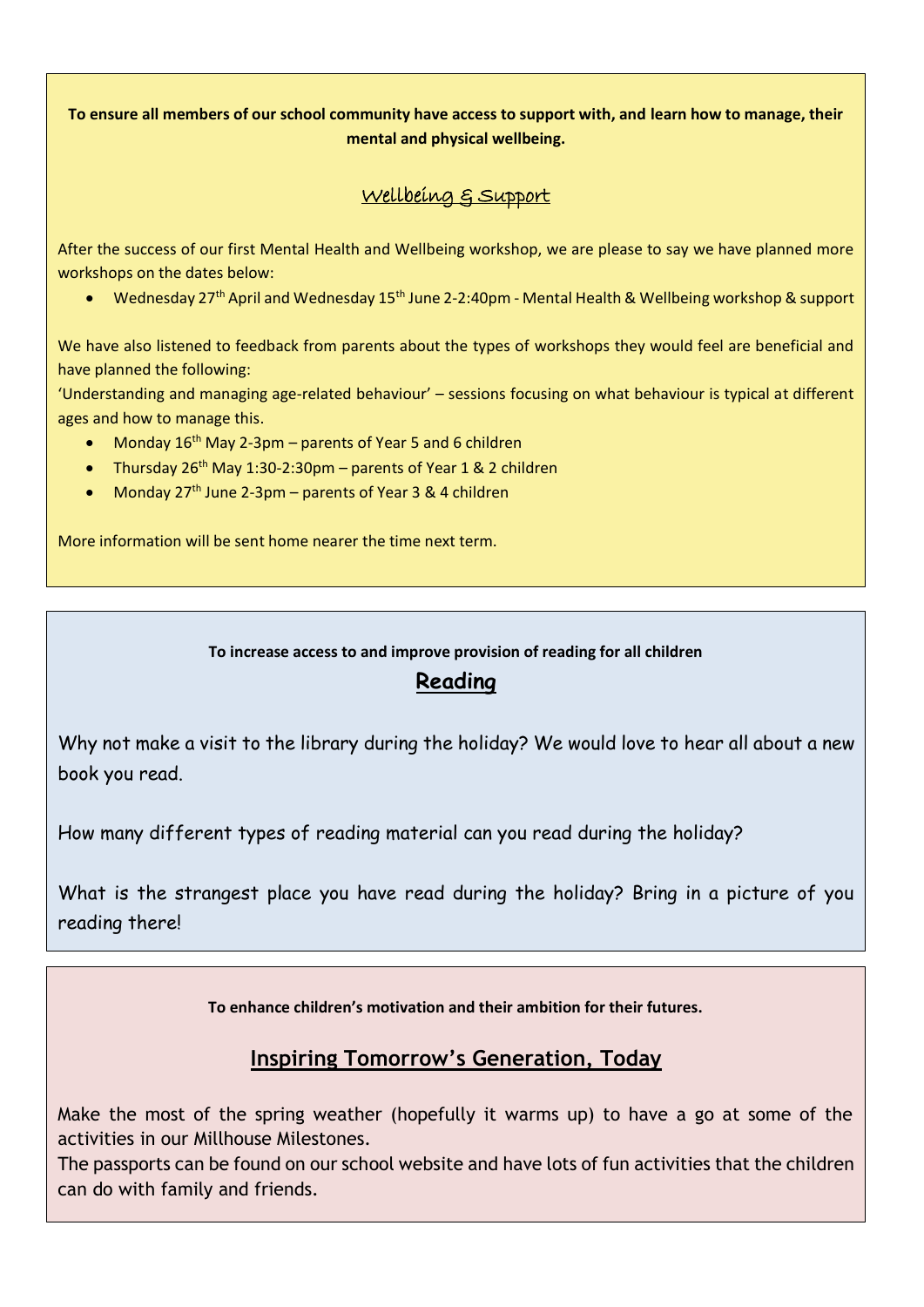

White Rose Maths has designed an app that can be used at home. The 1-minute maths app helps children build greater number confidence and fluency.

# **What's the app about?**

This first version of the app is aimed at Key Stage 1 pupils (ie, age 5-6 years). Individual one-minute tasks focus on adding and subtracting – and on 'Subitising', the skill of instantly recognising the number of items in a group without counting. Multiplication and division topics are also now available!



# **How do you use it?**

Your child can choose any topic they want to try. They then answer a unique series of questions (so it's a different set of questions every time). If they're struggling with a question, a 'Hint' button will give a helpful clue by showing the question in a different but familiar way.

When the one minute's up, they'll see a feedback screen telling them how they've done.

The app is free to download from google play, apple app store and the Amazon store.

# **Check out these 7 top** reasons for using 1-Minute Maths!

- 1. Excellent practice and no distractions.
- 2. A clear, intuitive process that children pick up straight away.
- 3. No login or internet access needed, Just download and play.
- 4. Enjoyable and motivating... How many can they get correct in one minute?
- 5. Helpful hints match those used in class.
- 6. Brilliant for building number fluency and confidence.
- 7. It's FREE!